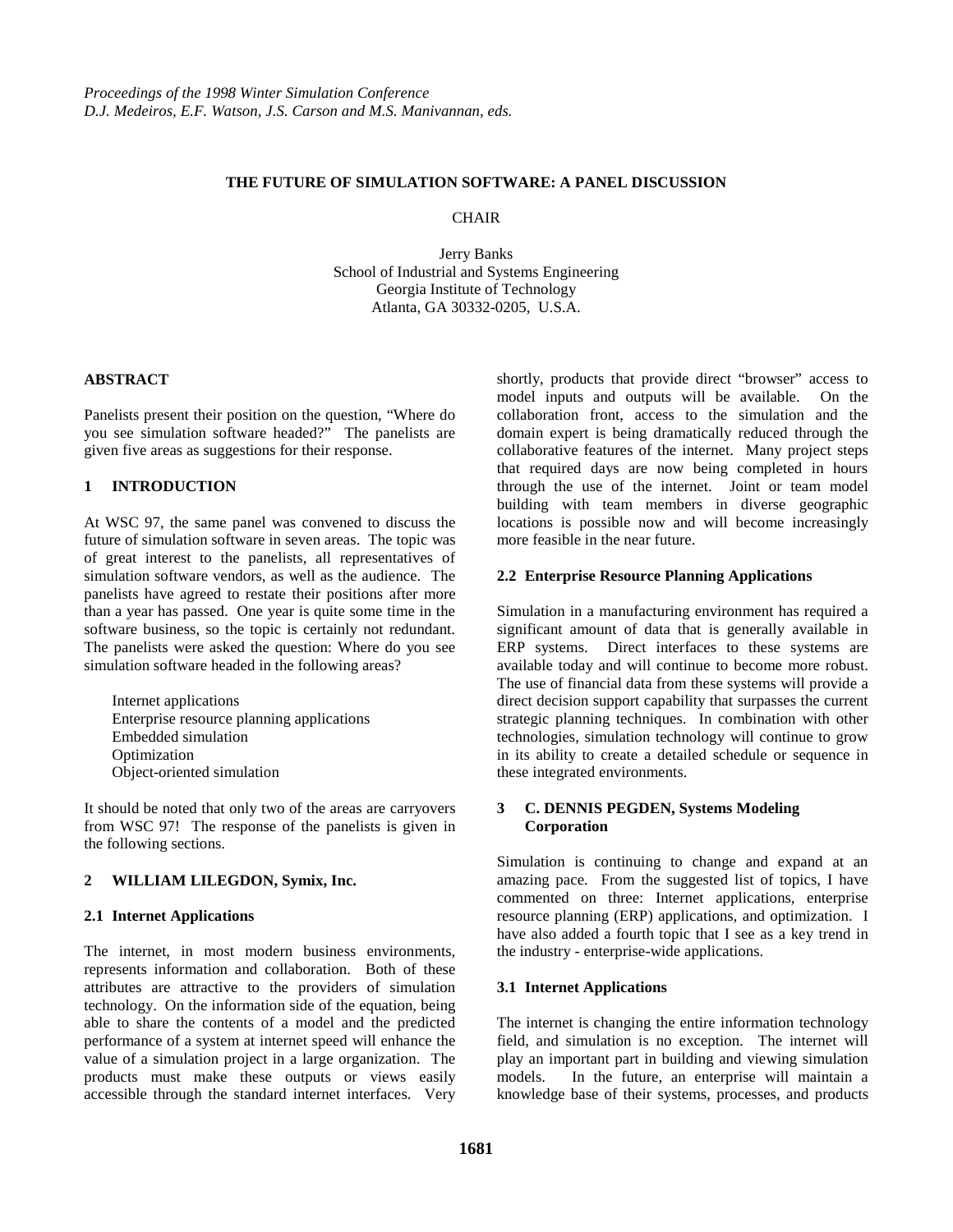that can be accessed across the internet. The processes will be defined in terms of animated, simulation models that can be executed by the user.

### **3.2 ERP Applications**

Many companies either have or are in the process of replacing their information systems with an enterprisewide resource planning system. The scope of these systems is expanding to include the entire supply chain from suppliers to final customer delivery. These are complex systems with many interacting and random elements. In the future, simulation will play a key role in the design, analysis, and operation of these systems.

### **3.3 Optimization**

Simulation vendors have historically focused on making it easier for users to build models. However model building is only one aspect of a simulation project. In the future, much greater focus will be placed on making it easier for the user to make decisions using the model.

One area that is receiving a lot of attention in the market is the incorporation of optimization with simulation. There are two key challenges that need to be addressed to make this work: One is having an efficient search strategy for exploring the decision space, and the second is having a valid statistical framework for creating credible answers. Simply marrying a deterministic search engine with a stochastic simulation model is a very dangerous approach. Development of a valid statistical framework for marrying simulation and optimization will be an important area of research to unlock the true potential of optimization with simulation.

# **3.4 Enterprise-Wide Applications**

During the past 40 years, simulation has been a tool used by a small group of trained experts to model complex and expensive systems. In the future, analysts throughout the enterprise will routinely use this technology. To support this new class of users, the tools will become easier to buy, learn, and apply. In my view this is one of the most significant trends in the simulation market today.

# **4 GEOFF HOOK, Lanner Group**

The themes listed can be viewed in two distinct categories, application areas (enterprise resource planning applications, embedded simulation) and enabling technologies or approaches (internet, optimization, objectoriented). We at Lanner see the future of simulation going in two particular application directions; modeling tools and embedded solutions.

### **4.1 Modeling Tools**

The majority of simulation products are currently modeling tools aimed at the professional, skilled user. Traditionally this user has provided a service to management on a project basis. Naturally this has meant an alignment with major projects in the corporation. The market place is now demanding simulation-modeling products that are aimed at a wider user base so that their knowledge can be better exploited in making the organization more competitive. Simulation has been recognized as a powerful technique, which can and should be applied much more frequently. The supplier who can successfully break into this area with an easy to use, yet powerful tool, will be well placed. A step change in terms of ease of use is what is required, rather than incremental improvement.

The market for "solutions" based on simulation is growing due to business pressures and the increased awareness and understanding of simulation, availability of data and suitable computing infrastructure providing the means to deliver. That these solutions contain embedded simulation models, termed SIMBA (SIMulation Based Applications) by Lanner, may not even be apparent to the user, but will provide a significant move forward in many areas. Enterprise resource planning in manufacturing companies and service organizations looking to use resources most effectively are natural applications for the SIMBA approach. The ARC Advanced Planning & Scheduling report, published in 1998, identified trends which will affect the deployment of simulation including:

Daily scheduling will move to dynamic Finite capacity planning will move to constraint based planning General solutions will move to vertical industry solutions

Moves towards integration with execution systems

These trends point strongly at the attractiveness of the SIMBA concept in these fields.

# **2.1 Enabling Technologies**

Optimization tools which are currently available and illustrating some success will continue to develop, helped by increasing computing power. Optimization will be important in both traditional modeling applications but even more so in embedded solutions where in-built intelligence will aid the user.

Object-oriented simulation fits well with the solutions environment. It helps provide maintainability as well as ease of mapping of data from existing sources. An object orientation also provides an obvious base for the creation of a whole suite of desktop modeling tools tailored by industry or application.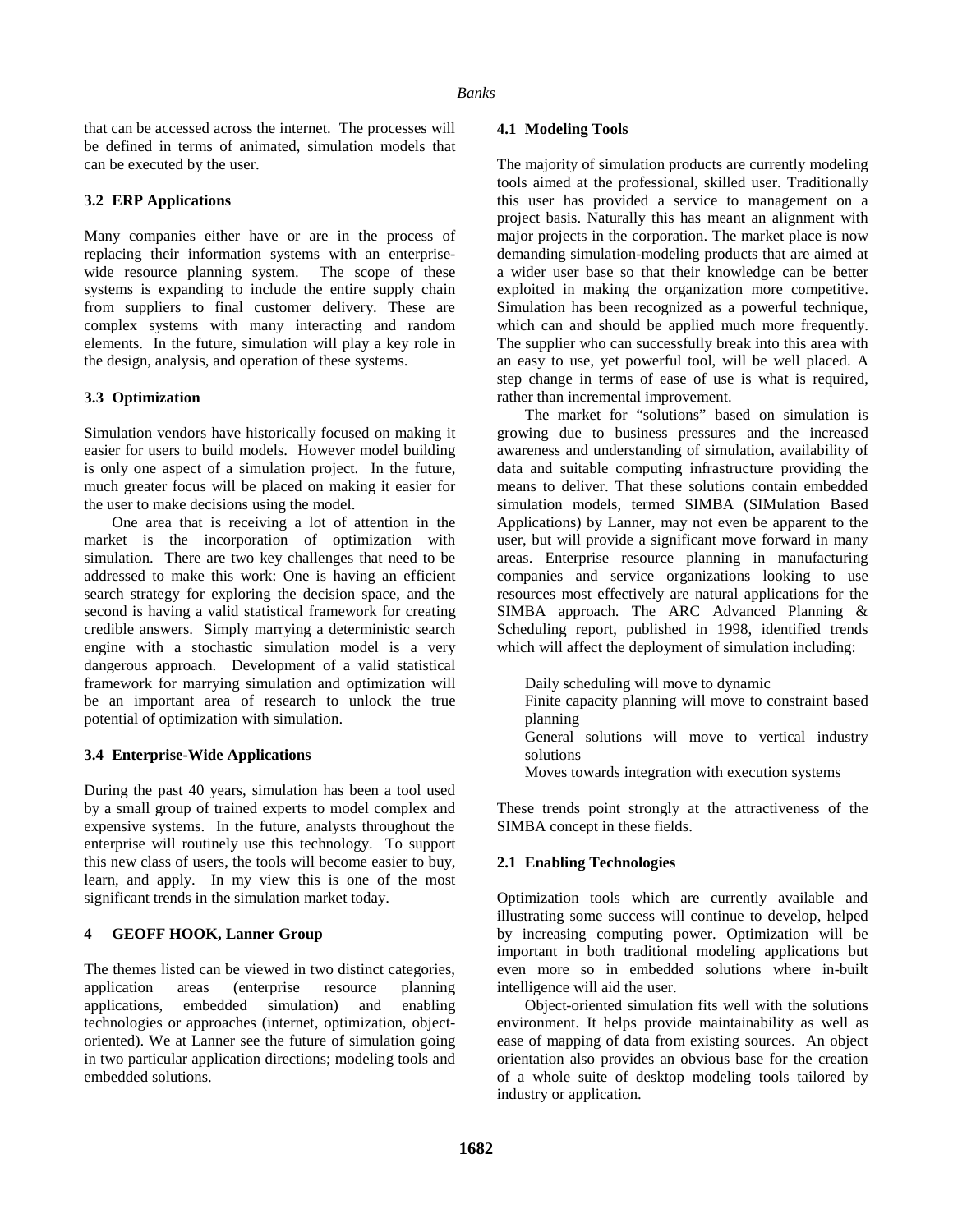The internet provides an exciting medium for using simulation-based solutions within a company or collaborative modeling between companies as "E commerce" grows.

The Lanner Group foresees an exciting future for simulation, as at last simulation begins to become established as a mainstream technique for helping to improve the running of the organization.

# **5 JIM HENRIKSEN, Wolverine Software Corporation**

The monolithic simulation package has become a dinosaur. Three forces are leading us away from the world of large, black-box simulation packages and into a world of flexible, connected components. First, the functionality expected of simulation software by simulationists has grown to a point where it is no longer reasonable to expect that a single company can muster the expertise to implement all required simulation components at an acceptable level of quality. Second, computing in general is conducted in distributed, networked fashion. Modern simulation software must be able to communicate with other software. Third, the ascendancy of the PC has greatly encouraged users' tendency to pick and choose what they feel are the best tools to do a given job. Users like to assemble their own toolkits. Not even Microsoft can supply all tools for everyone. Can a single company produce the best basic simulation software, distribution-fitting tools, output analysis tools, animation tools, database tools, editors, etc.? No!

The forces for change are like lava bubbling below the tectonic plates of traditional simulation tools. Much of the architecture of present simulation tools is based on ideas dating back to the 60's. Fortran still casts a long shadow over a lot of simulation software. For example, there are simulation packages in widespread use in which all objects carry all attributes of all object classes. Thus if a car has a gross vehicle weight, and a ship has a tonnage, both cars and ships have a gross vehicle weight and a tonnage. This is a symptom of array-based, Fortran-like implementation, not exactly what you'd call object oriented. Sooner or later, the lava is going to erupt, and we're going to enter a new era of simulation.

While progress is being made, we are also seeing mistakes of the past being repeated. Nowhere is this more apparent than with DoD's high level architecture (HLA) for distributed simulation. While HLA is an excellent step forward, in that it promises to become the most widely used standard for distributed simulation, it is also a step backward, insofar as it encourages users to build eventbased world-view simulations "from the ground up," with the most frequently chosen tool being C++. Over the years we've seen Fortran, PL/I, Pascal, ADA, and even APL advocated as language X in papers whose titles proclaim "You can do simulation in X!" These languages all lack the capability to express parallelism, and they lack timeaware, simulation development environments. Furthermore, the superiority of the process-oriented world-view for most applications has long since been demonstrated.

A great opportunity exists for whomever can fill the void and bring forth next generation simulation software.

## **6 RON LAUGHERY, Micro Analysis and Design, Inc.**

## **6.1 Software Usability**

There are several fronts where we see simulation software heading. The top of the list is the same item that has been on top since computer capacity ceased to be a constraint on model size and complexity – software usability. Models of virtually any size or complexity can now be built on a desktop PC. The constraint on the use and scope of models is the usability of the software for building, running, and analyzing data from simulation models. While tremendous strides have been and continue to be made on this front, the growth of the market and user base of simulation will be directly proportional to the ease of use of the tools. This is old news, but it is still the most critical software design issue that the simulation vendor community must face. In our flagship, simulation product, Micro Saint, enhancing usability is still consuming the lion's share of our investment dollars.

# **6.2 Dynamic Data Exchange**

The second most important direction that we will head in the next few years will be in the development of tools and technology to support the dynamic exchange of data between distributed simulations running simultaneously. The concept of simulated pilots flying simulated aircraft, all controlled by simulated air traffic controllers, *all operating on different computers in different parts of the country* is a near-term reality. Our job in the simulation software industry is to modify and enhance the powerful simulation tools that we have created to allow our users to take advantage of these opportunities.

### **6.3 Internet Applications**

As the internet becomes faster, the concept of distributed simulations becomes increasingly feasible for everyone. Rather than a simulation residing on a single processor, there can be many processors running parts of a simulation, all of whom exchange data over a network which will, in widely distributed applications, inevitably be the internet. This is already occurring in the US Military with the decade-old use of distributed interactive simulation (DIS) and the evolving higher level architecture (HLA) protocols.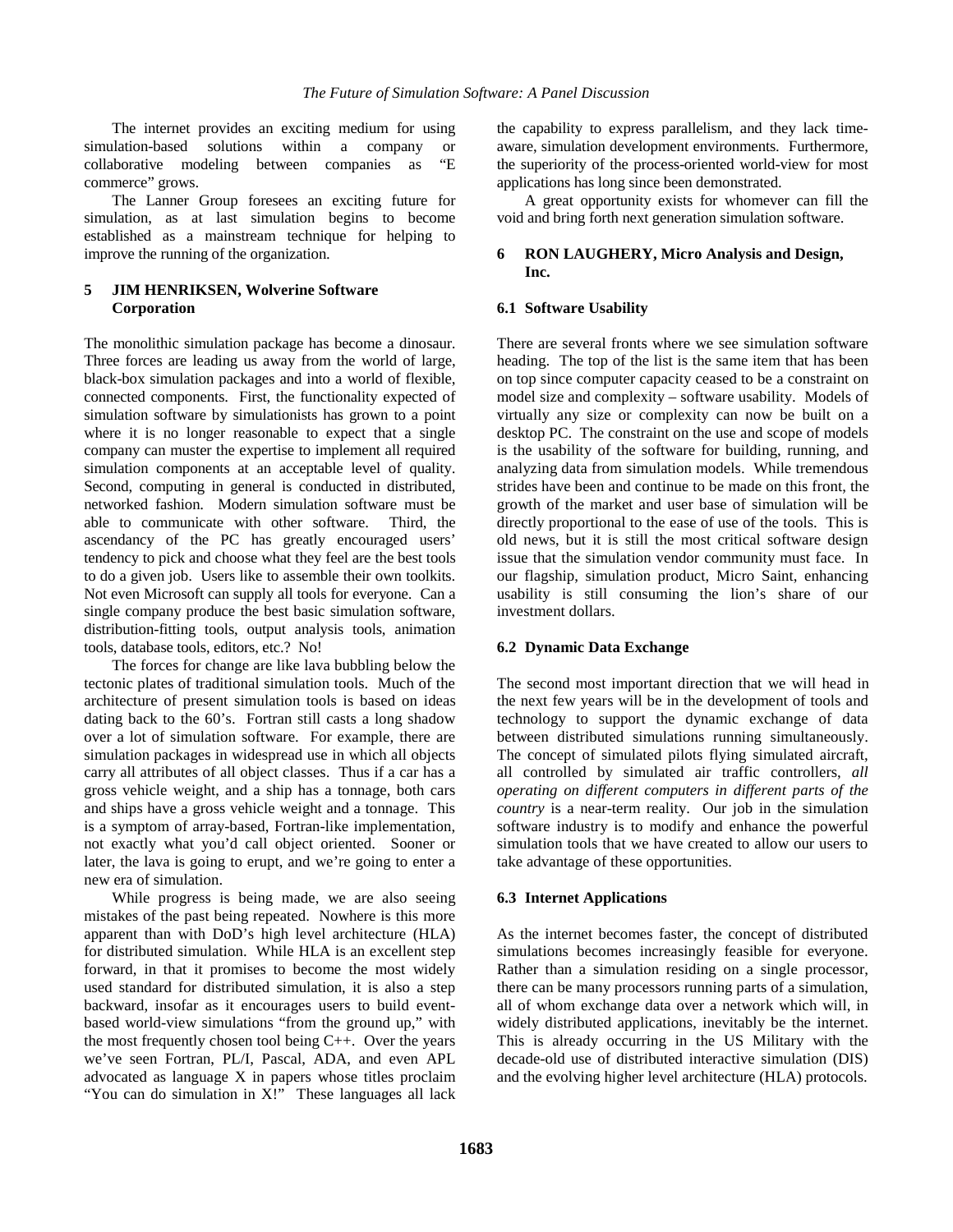### **6.4 HLA Applications**

While most HLA applications to date have involved manin-the-loop simulation, the HLA concept supports modelto-model data interchange equally well. As this trend continues to grow and evolve, the challenges to the simulation software community are to 1) develop standards of inter-model communication and 2) design software to support adherence to this standard. Given the wide number of types of software and data interchange options available (e.g., OLE, TCP/IP), the selection of a standard set is certainly technically feasible. Furthermore, given the HLA standard under development by the US Military, our standards work may already have been largely done for us. We must now develop the model authoring and execution technology to support exploitation of these standards.

We are working towards simulation development and execution software that adheres to the HLA protocols. We will be upgrading our commercial product, the Integrated Performance Modelling Environment (IPME) with these capabilities. Our goal is to provide IPME users with a model development and execution environment that permits easy interchange of data between widely dispersed simulations. We see this as a significant wave of the future in terms of making simulation a more powerful and widely used tool.

### **7 MATT ROHRER, AutoSimulations, Inc.**

### **7.1 The Future of Simulation – Continued Evolution**

Darwin's theory of evolution describes how species adapt to new environments, and likewise simulation software has "evolved" over the years to become more useful and powerful. The future of simulation will be one of continuous improvement and evolution rather than revolution. One of the reasons is that simulation software providers have a legacy of customers that they need to support with new features and enhancements. Simulation software providers need to balance their current customer needs with the needs of the market of new users.

A look back at the history of simulation will help illustrate how simulation technology has evolved. We first started with simulation languages like GPSS that are powerful and flexible. A person needs to be a strong programmer to tap the power of the simulation languages. Because simulation technology was only in the hands of a few with these languages, and was in danger of becoming extinct, a new generation of simulators was born.

The simulator products are much easier to use, take advantage of graphic user interfaces and other software technology, and allow more individuals to practice simulation. Many new "species" of simulator were born in the 1980s, each directed at different kinds of problems in manufacturing and material handling. One problem with so many different simulators is that the market can get confused about which simulator is best for them. Another issue is that model building, which simulators address, is only part of the simulation process. Users need to know the other aspects of simulation in order to be successful.

The continued evolution of simulation technology is difficult to predict. A given is that simulation tools that have been around for more than ten years will balance current user needs with new developments.

### **7.2 Internet Applications**

Simulation applications will evolve to tap into the power of networks. The internet provides the conduit for use of distributed simulation as well as a medium for communication of simulation results. Java has provided the programming interface to allow more applications to run over the internet. But Java is not without it's deficiencies. The latest press describes Netscape dropping its Java browser. This points to dark times for Sun's multiplatform tool. Look for Java to evolve along with simulation to provide a better environment for internet applications.

### **7.3 Enterprise Resource Planning Applications**

In the manufacturing world MRP and MRPII have evolved into ERP for planning and operating the enterprise. Simulation fits in with two components of ERP, capacity planning and scheduling. With a properly built model, simulation based scheduling can give the most accurate scheduling answer, but is not always practical at the enterprise level. Simulation based scheduling makes more sense at the factory floor level. Enterprise level scheduling models are very large and discrete event simulation can be too detailed an approach to be practical.

A possible new approach to ERP planning and scheduling is a combination of algorithmic models and simulation. As both the algorithmic approaches and simulation evolve, a hybrid solution will emerge that is well suited to tackling the ERP related problems at various levels of the enterprise.

# **7.4 Embedded Simulation**

Simulation has already achieved success as an embedded application. Simulation technology that is helping solve the scheduling problem is a good example. Additionally, template models that address a specific area of application can be considered as examples of embedded simulation. The idea is that the end user of the technology has no knowledge or needs no understanding of the underlying simulation technology.

Software engineering principles will provide an avenue for increased modularity of simulation applications.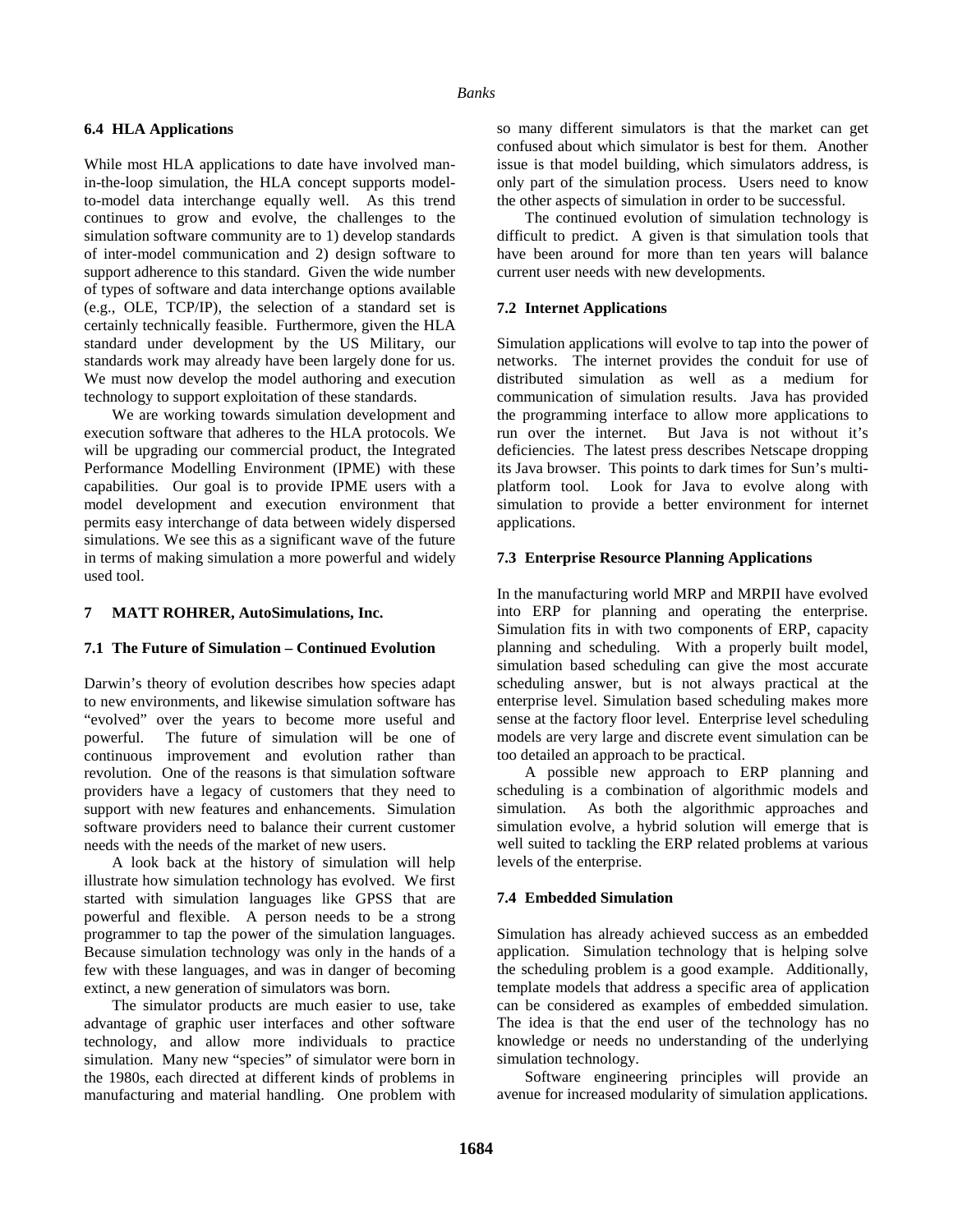This evolution in the software industry will provide for more adaptable simulation libraries that can be included in other applications. If the marketing people grasp the idea, one might even see "AutoMod Inside" someday.

## **7.5 Optimization**

Getting the best result has always been the goal of the simulation practitioner. Some simulation software has recently (last 1-2 years) evolved to include capabilities of optimization. However, for many applications the model is too large to iterate all the possibilities.

From the software engineering point of view, including optimization is not a difficult task. What is more difficult is providing ways of actually completing all of the runs. Look for simulation software in the future that utilizes other CPU's on a network, and performs a type of distributed simulation. In this way, optimization can be used with larger models.

### **7.6 Object-oriented Simulation**

Because of the process of evolution in simulation software, it is a challenge to build object orientation into software products. The idea of rewriting a piece of software is countered by the existence of many current users who have "living models." Instead, a simulation package must evolve more slowly, carrying its existing users along while moving the software into new areas of application. A good analogy would be remodeling a house instead of building from scratch. The successful simulation software provider will be the company that can fold the concepts of object orientation into its product "room by room." This will provide benefits to existing users, the software developers themselves, and to new customers.

### **7.7 Summary**

Simulation will continue to evolve into the next century. We will see an acceleration of this evolution. Two forces will increase the speed of evolution. One force is the advance of software engineering technology. Better tools for software development, as well as more standard software libraries, will allow software developers to put more effort into simulation features.

Another force will be a consolidation of the simulation market. Through mergers and acquisitions, simulation companies will become more vertically focussed. This will leave fewer software vendors in the traditional simulation market.

The outlook is bright for those simulation software companies that can adapt quickly to change. This is the definition of evolution.

### **8 DAVID KRAHL, Imagine That, Inc.**

### **8.1 General Comments**

Historically, the principal factor defining the future of the simulation software industry was the increase in performance of the desktop computer. This allowed software developers to include user interface and animation features that would not have been practical on the computers available just a few years ago. In the near term, improvements will continue to be keyed to the same factor. Technologies such as optimization, object-oriented programming, embedded models, and enterprise resource planning models all require significant computing power to achieve their goals. Continued advances in computing power will give simulation developers the opportunity to fully develop these features and devise others which were previously unimagined.

### **8.2 Object-oriented Programming**

Simulation and object-oriented programming have been linked for decades. The primary benefits of object-oriented programming in the simulation world are code reuse and encapsulation. Code reuse allows developers to easily use the same code for a variety of similar purposes. By using encapsulation, the programmer can refer to program components by their methods (the code that they contain) and their data (information associated with an object).

Code reuse will allow developers and modelers to easily build vertical market applications by leveraging existing development efforts. This should drive down the cost, decrease development time, and improve the quality of process simulators and purpose-built models.

Encapsulation allows for a more natural view of realworld process modeling. It is easy to think of a process step as a collection of data (capacity, resource requirements, processing times) and code (general behavior, batching logic, queue ranking rules). This objectoriented feature will continue to make simulation modeling tools easier to use.

# **8.3 Embedded Simulation**

Developing simulation tools and models that communicate well with other systems is a feature of object orientation. Embedded simulation is another feature that should improve the accessibility of simulation models to nontraditional markets. End-users will be able to use tools and systems with which they are familiar to drive simulation models. A key component for success will be the response time of the model. In real-time applications, simulation models will have to provide results almost immediately to be acceptable.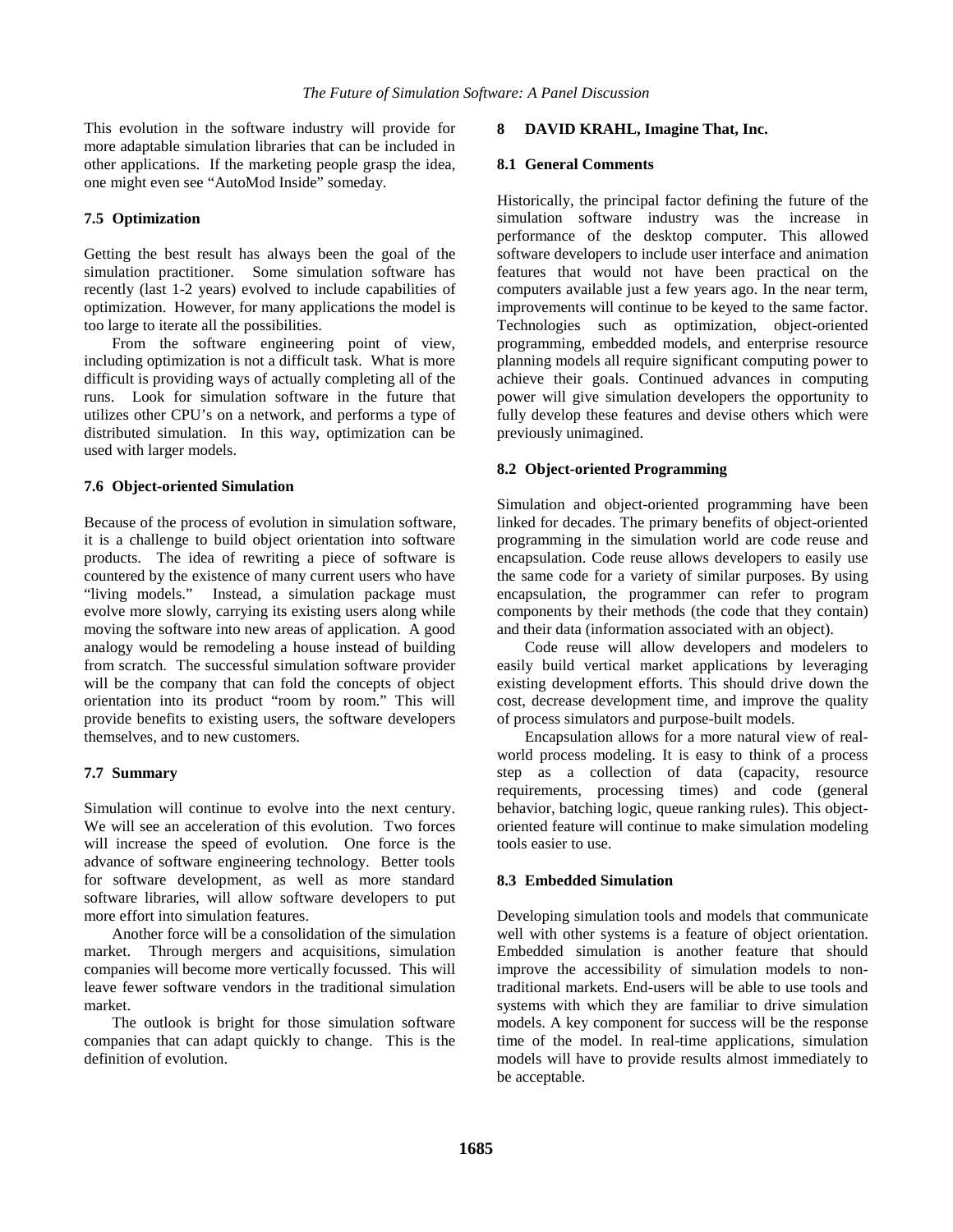### **8.4 Optimization**

Optimization will help automate the process of identifying the best configuration of the modeled system. Many simulation software vendors have already included this feature in their products. It is rapidly becoming a "must have" feature, much as animation was in the 1980's.

# **9 DONALD A. HICKS, PROMODEL Corporation**

## **9.1 Object-oriented Simulation**

Object oriented design approaches makes programming easier for software engineers and harder for everyone else. Simulation, as a technology that maps real systems and objects into data objects, naturally fits well with objectoriented paradigms. The task is to harness the powerful nature of object-oriented simulation and make it accessible to the non-programmers who know the details of real systems problems. All simulation software in the future will likely use object-oriented techniques for modeling systems, but the users interfaces will become less focused on looking object oriented, and more focused on matching up with the kinds of problems that the user is likely to be thinking about.

## **9.2 Internet Applications**

The internet is a big network. Until computer science can make effective use of the inherent calculation power of distributed computing, the network will mainly serve as a communication backbone, used for e-mail and information transfer. Distributed computing, when it happens, will make all applications run many times faster than anyone thought possible. It will be years before we really make use of that power, but when it happens, simulations will be more important than anyone currently realizes.

### **9.3 Enterprise Resource Planning Applications**

ERP systems facilitate control over all of the data flying around in a business. Once you have the data, however, you need to do something with it. Much of the investment currently seeking "data management" systems such as ERP will swing towards applications that use all of the newly available data, that transforms the data into new information. In the future, nearly all simulation applications will plug directly into corporate data sources, and will serve as advanced calculators and data visualization tools.

# **9.4 Embedded Simulation**

Modeling as a stand-alone activity will always exist, and will always be only marginally relevant to the mainstream of corporate decision making and operations. Users of supply chain management and scheduling systems today do not look at the math and data models that are used to represent their problem. They are not asked to build a constraint model from scratch each time they want to recalculate next month's transportation shipments. Applications with embedded simulation capabilities are the real future of the technology.

# **9.5 Optimization**

Users are becoming sick and tired of vendors who manipulate language for their own politically motivated ends. Every simulation study uses optimization, in that a user is trying to "optimize" their problem. The user may only run a single simulation, but the information is used to optimize the future he or she is facing. PROMODEL Corporation is proud of its leadership in helping put simulation squarely in the answer finding business.

A great deal of research remains to be done in the area of improving simulation software analytical capabilities. However, as solution finding techniques improve and computing speed improves, simulation-optimization will solve many problems for users that currently are considered impossible to solve. If you could run a simulation model as fast as you could evaluate a math model, and the simulation model produces more accurate answers than the math model, you'd always use the simulation-optimization approach.

# **10 CONCLUSION**

Simulation software is dynamic. Changes are occurring rapidly. In virtually all areas suggested to the panelists, large strides are forecasted. If this panel is reconvened in one year, the responses will evolve greatly since the hardware, networking, and software are moving forward at such breakneck speed.

# **AUTHOR BIOGRAPHY**

**JERRY BANKS** was General Chair of WSC'83 and was IIE representative to the Board of WSC for eight years, including two years as Board Chair.

### **PANELIST BIOGRAPHIES**

**JAMES O. HENRIKSEN** is the president of Wolverine Software Corporation. He was the chief developer of the first version of GPSS/H, of Proof Animation, and of SLX. He is a frequent contributor to the literature on simulation and has presented many papers at the Winter Simulation Conference. Mr. Henriksen has served as the Business Chair and General Chair of past Winter Simulation